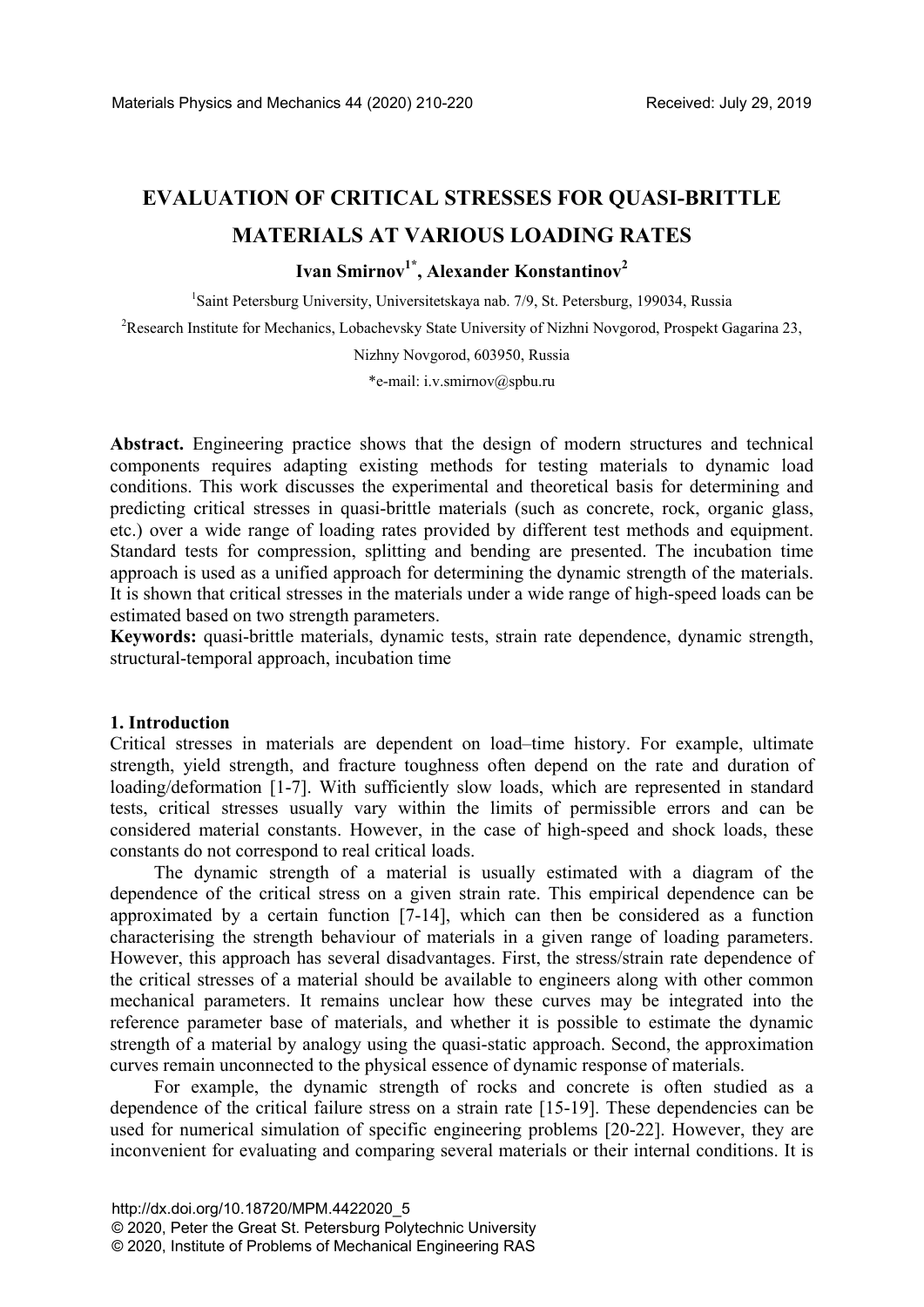therefore necessary to offer parameters that will allow one to more simply evaluate and compare materials across a wide range of loading rates.

The structural-temporal approach [23] allows these drawbacks to be eliminated. This approach is based on the incubation time criterion [24], which implies that the critical value of a load pulse must be entered into a material for a certain time to initiate failure processes or structural changes in the elementary volume of the material. This specific time is the incubation time, which characterises the necessary duration of preparatory processes for failure or structural transformations of the material. In this case, the strength of a material under fast loads can be characterised by a constant with a dimension of time, rather than a set of critical stresses for given loading rates. In addition, this approach has a clear physical meaning, making it possible to explain the behaviour of the strain rate dependencies of critical stresses.

This paper considers the possibility of applying the concept of incubation time criterion to assess the critical stresses of brittle and quasi-brittle materials under high-speed loads in various loading schemes and installations. The aim of this work was to verify the applicability of this concept in the framework of one study in one laboratory, using the same materials and scale of samples, as well as loading installations and conditions for recording the controlled experimental parameters. Plexiglass and refractory brick ceramics were used as research materials. Compression, splitting and three-point bending of notched beams were performed. High-speed loads were carried out on an installation with a split Hopkinson pressure bar and a drop tower test machine.

#### **2. Theoretical approach**

Experimental results show significant variations in critical stresses depending on the shape, intensity and duration of the load. For example, in the case of sufficiently short impact loads, the material can withstand stress amplitudes many times greater than the critical stress at quasi-static loads [1,9]. With sufficiently slow loads, the critical stresses change within the limits of error. In this case, the failure condition at achieving a constant critical stress value works exhaustively. However, such a condition is not applicable to dynamic loads. In this case, the critical stresses are determined by the ratio of the duration of energy input into the elementary volume and the natural duration of structural changes within this volume.

The structural-temporal approach suggests considering a condition for an input of a structural force pulse for a period *τ* sufficient for failure of the elementary volume of a material [23,24]. For the case of brittle and quasi-brittle failure, this concept can be represented by the incubation time criterion [25]:

$$
J \geq J_c \text{ or } \int_{t-\tau}^t \sigma(x, t')dt' \geq \sigma_c \tau,
$$
\n<sup>(1)</sup>

where *J* is the local force pulse;  $J_c$  is the critical pulse;  $\sigma(x,t')$  is the stress at a given point in the material;  $\sigma_c$  is the static ultimate strength;  $\tau$  is the incubation time of failure or the dynamic strength. Thus, for failure at a given point in the material, it is necessary to accumulate a pulse value no less than  $\sigma_c \tau$  within the incubation period. The parameters  $\sigma_c$ and  $\tau$  are constants of a material, and  $\tau$  is not depended on a load profile and duration.

The incubation time approach makes it possible to calculate the effects of unstable behaviour of critical stresses in materials observed in experiments under dynamic loading [24-26]. Condition (1) can be rewritten for the case of fracture initiation in the tip of an existing crack loaded by mode I [26]:

$$
\int_{t-\tau_{ft}}^{t} K_I(t')dt' \geq K_{IC}\tau_{ft}.\tag{2}
$$

Here,  $K_I(t')$  is the stress intensity factor (SIF);  $K_{IC}$  is the critical SIF measured in quasistatic conditions; and  $\tau_{ft}$  is the incubation time for crack initiation.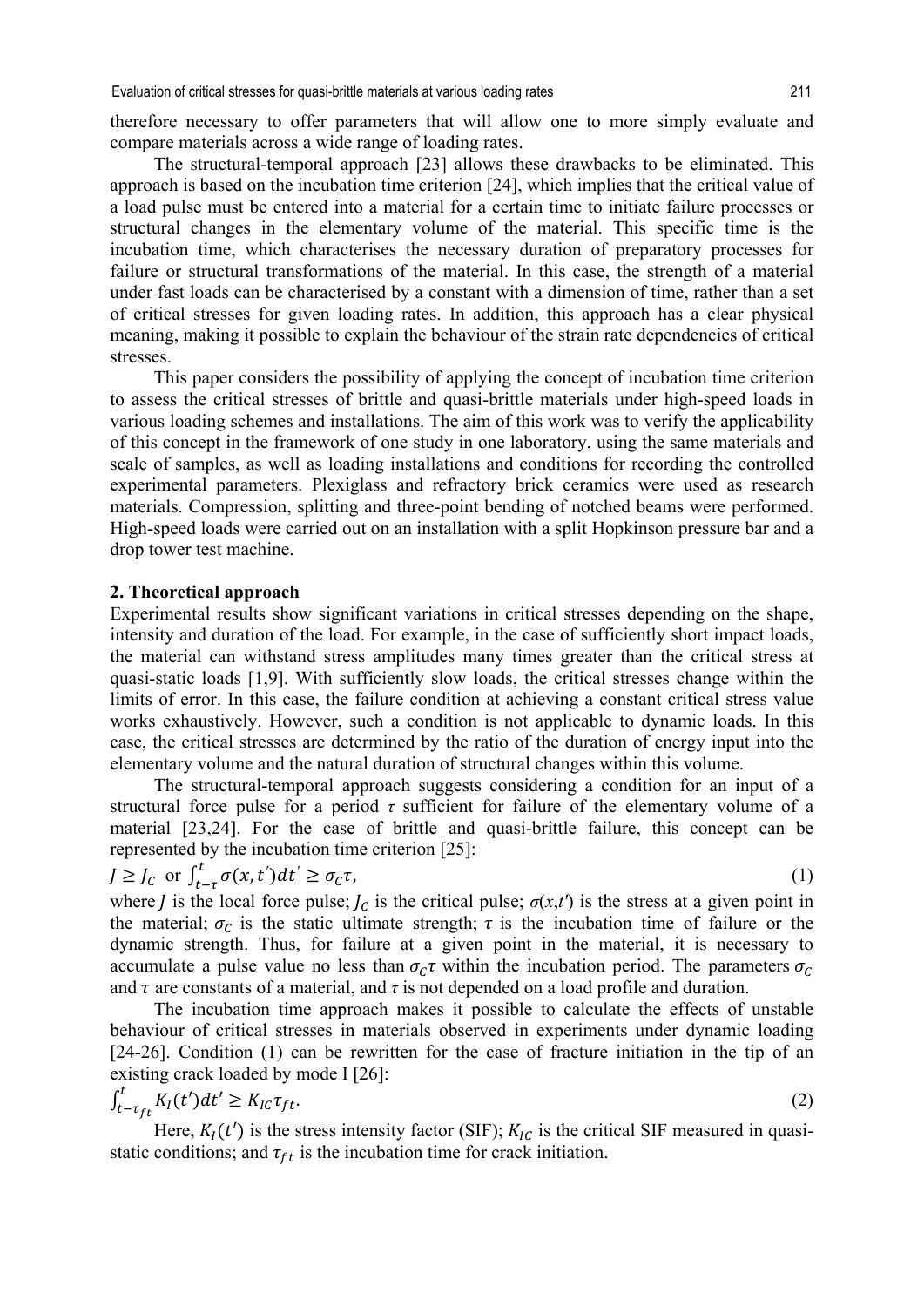Failure of brittle and quasi-brittle materials under high-speed loads occurs at the growth stage of a load. Generally, this stage can be approximated by a linear function. Then, the integrands in (1) and (2) can be substantially simplified. This produces analytical expressions for critical stresses according to criteria (1) and (2).

For example, an increase in stress with strain can be assumed to be linear until it reaches the maximum value so that:

$$
\sigma(t) = E\dot{\varepsilon}tH(t) = \dot{\sigma}tH(t),\tag{3}
$$

where  $\dot{\sigma}$  is the stress rate; and  $\dot{\varepsilon}$  is the strain rate; and  $H(t)$  is the Heaviside function. Substituting expression (3) into condition (1) when equality is fulfilled, one can find the time until the moment of macro-failure:

$$
t^*(\dot{\varepsilon}) = \begin{cases} 0.5\tau + \sigma_C/E\dot{\varepsilon}, & t^* \ge \tau \\ \sqrt{2\sigma_C\tau/E\dot{\varepsilon}}, & t^* < \tau \end{cases}
$$
(4)

and combining (3) and (4) to obtain an expression for the coupling of critical stresses and the strain or stress rate:

$$
\sigma^*(\dot{\varepsilon}) = \begin{cases} \sigma_{\varepsilon} + 0.5\tau E \dot{\varepsilon}, & t^* \ge \tau \\ \sqrt{2\sigma_{\varepsilon}\tau E \dot{\varepsilon}}, & t^* < \tau \end{cases}
$$
(5)

Expressions (4) and (5) can be used for the case of tension and compression, substituting the corresponding values of quasi-static ultimate stresses and the incubation times. For condition (3), the analytical expression can be obtained similarly using the load expression  $f(t) = \dot{f} t H(t)$  in the SIF calculation.

## **3. Experimental methodology**

**Materials.** Ceramic material (refractory clay brick) and organic glass (PMMA) were chosen as typical representatives of brittle and quasi-brittle materials.

The ceramic specimens were cut from the brick block. The cylindrical specimens for compression and splitting tests had a diameter of 18 mm and a height of 16 mm. The beams for bending tests had a length of 65 mm, a thickness of 10 mm, a width (height) of 15 mm and a notch of 2.5 mm. The notch tip was formed by the micro-indenter.

The cylindrical PMMA specimens for compression and splitting tests were cut from a rod with a diameter of 20 mm and height of 15 mm. The PMMA beams for bending tests were cut from a plate and had a length of 70 mm, a thickness of 10 mm, a width (height) of 15 mm and a notch of  $\sim$  4 mm. The notch tip was formed using a razor blade.

**Methods.** The materials were tested using the compression and splitting of cylindrical specimens, as well as three-point bending of notched beams. The purpose of the experiments was to determine the critical stress leading to macro-failure/fracture, and the corresponding time for each loading rate. The measured loads and displacements made it possible to establish stresses in the cylindrical specimens and the SIF at the crack tip in the beams according to known formulas for mechanics of materials [27] and fracture mechanics [28].

In the presence of this experimental data, under conditions (1) or (2) there remains one unknown parameter - the incubation time. In this case, the incubation time can be estimated semi-empirically using the nonlinear approximation of calculated curves to experimental points via the damped least-squares method.

The tests under slow loads were carried out on a universal materials testing machine. The strain rate for compression and splitting was 0.1 1/s for PMMA and 0.001 1/s for ceramics. The beams were tested at a crosshead speed of 0.1 mm/min.

High-speed tests were carried out in two stages. The first stage consisted of tests on the installation using a split Hopkinson pressure bar (SHPB) [29]. The measuring bars were 20 mm in diameter. For bending tests, the span (distance between supports) was 50 mm. The stress and strain of the specimens were determined by the signals from strain gauges glued to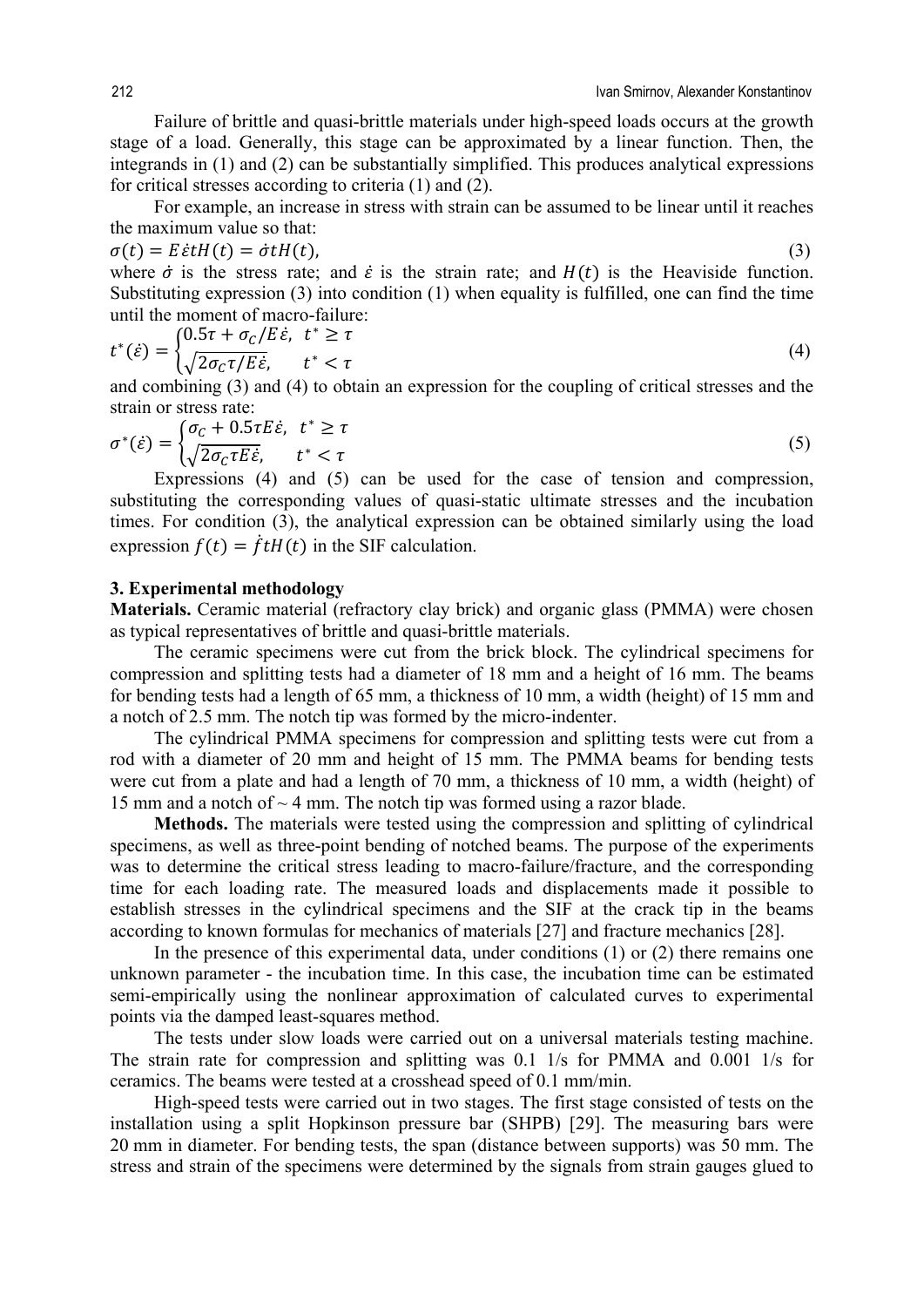the measuring rods. A detailed description of the general measurement procedure and calculation formulas is well presented for compression and splitting in [30], and for threepoint bending in [31]. It should be noted that the specimen sizes and pulse shape were selected to ensure an equilibrium state at both contacts of the 'specimen-bars', and to minimise inertial effects [32,33].

The second stage included tests using a drop tower test machine. A flat-tipped impactor with a diameter of 50 mm was used for compression and splitting tests, while a cone-tipped impactor was used in bending tests. The stresses in the specimens were determined by the signal from the piezoelectric sensor embedded in the impactor. The deformation of the specimens in these tests was not measured. When analysing the results of both installations, the loading rate was therefore substituted into formulas (4) and (5).

Therefore, the first stage of testing determined the stress rate dependencies of critical stresses in the materials. Next, the analytical curves were obtained on the basis of the experimental data of the first stage and expressions (4) and (5). The second stage of testing allowed for verification of the theoretical curves when using fundamentally different equipment and an alternative range of loading rates.

### **4. Results**

**Compression tests.** The compression test results are presented in Fig. 1 and 2. The critical stress increases and the time to failure decreases with increased stress rate. The calculated curves obtained by Eq. (4) and (5) coincide well with the experimental points obtained during the SHPB setup. The parameters used in the calculations are given in Table 1.



**Fig. 1**. Dependencies of the critical failure stress and the time until the onset of macro-failure on the strain rate for PMMA under uniaxial compression. Points are a result of the experiment; curves are calculations according to criterion (1)

| Table 1. Strength parameters of the materials under compression |  |  |  |
|-----------------------------------------------------------------|--|--|--|
|                                                                 |  |  |  |

| . .                       |                  |                                        |  |
|---------------------------|------------------|----------------------------------------|--|
| Material                  | $\sigma_c$ [MPa] | $\lceil \mu s \rceil$<br>$\sim$ $\sim$ |  |
| <b>PMMA</b>               | 160              | 60                                     |  |
| Refractory brick material | 20.7             | 40                                     |  |

The results of the tests on a drop tower test machine are presented only for the ceramic material, since these loads were inadequate for the failure of PMMA. The experimental points from another range of stress rates catch significantly on the calculated curves, despite being obtained from a fundamentally different test setup. However, the results of tests carried out on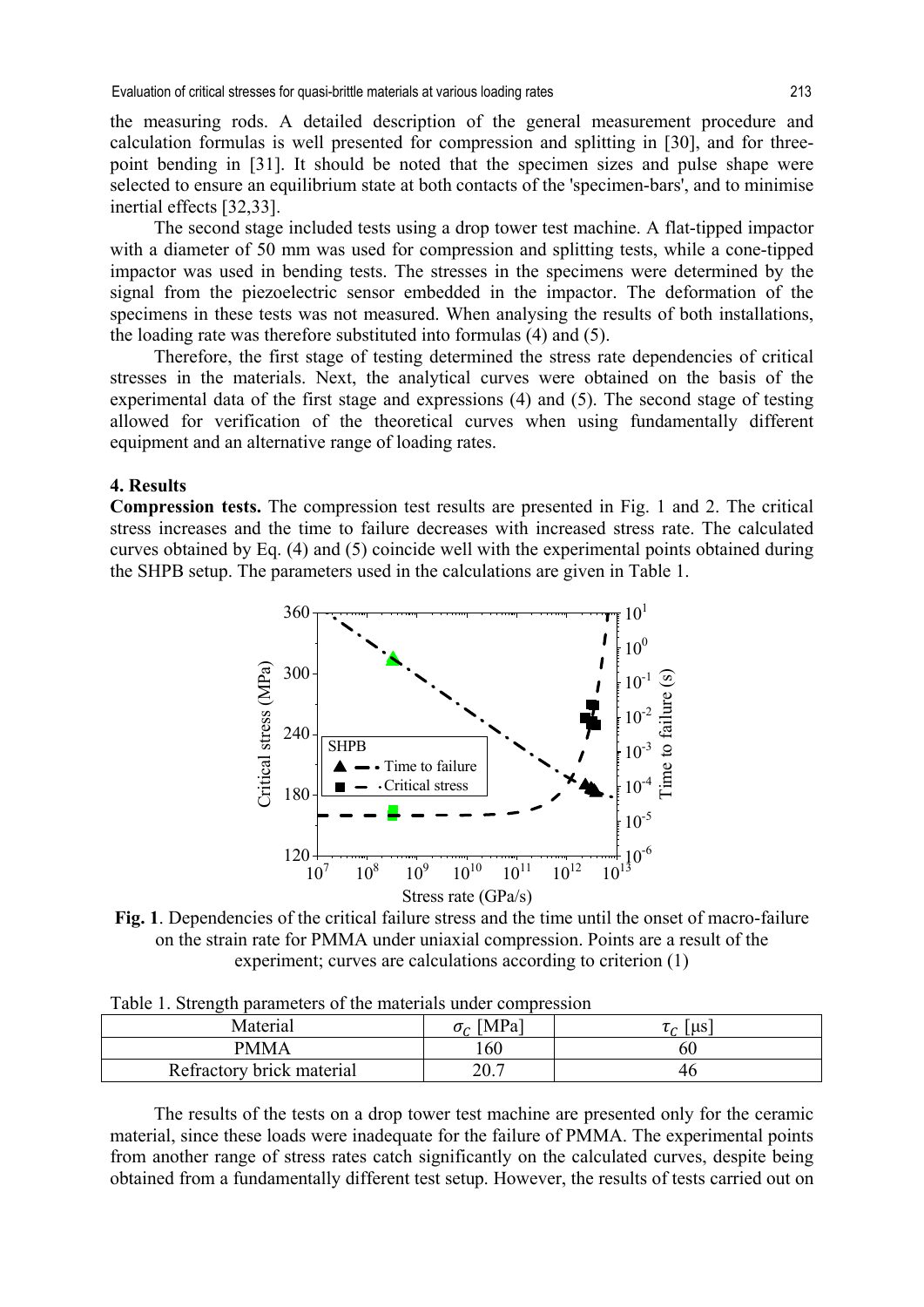the DTTM installation have greater variation than the results of the SHPB installation. This is naturally due to the rougher implementation of experiments on a DTTM installation.

Therefore, the stress rate dependence of the critical stresses during compression tests can be calculated based on two parameters of a material.



Fig. 2. Dependencies of the critical failure stress (a) and the time until the onset of macrofailure (b) on the strain rate for refractory brick material under uniaxial compression. Points are a result of the experiment; curves are calculations according to criterion (1). Green square

points correspond to a slow load; black square points and red round puncture points correspond to high-speed tests on the SHPB installation and DTTM installation, respectively

**Split cylinder tests.** The splitting test results are presented in Fig. 3 and 4. Green square points correspond to a slow load, while black square points and red round punctured points correspond to high-speed tests on the SHPB and DTTM installations, respectively. The behaviour of the critical stress and time to splitting with increasing strain rate is comparable to the compression tests.

The stress rate dependencies of critical tensile stress and time before splitting were calculated by expressions (4) and (5) (see curves in Figs. 3 and 4). The calculation parameters are presented in Table 2. It is evident that the experimental points obtained at different installations have a different range of stress rates. However, both ranges are clearly described by a single curve, which was obtained using only two material parameters.

| Material                  | MPa | 110<br><b>u</b> d |
|---------------------------|-----|-------------------|
| <b>PMMA</b>               | ັ   | ∸~                |
| Refractory brick material | ∠.− | 4č                |

Table 2. Strength parameters of refractory brick ceramics during split tests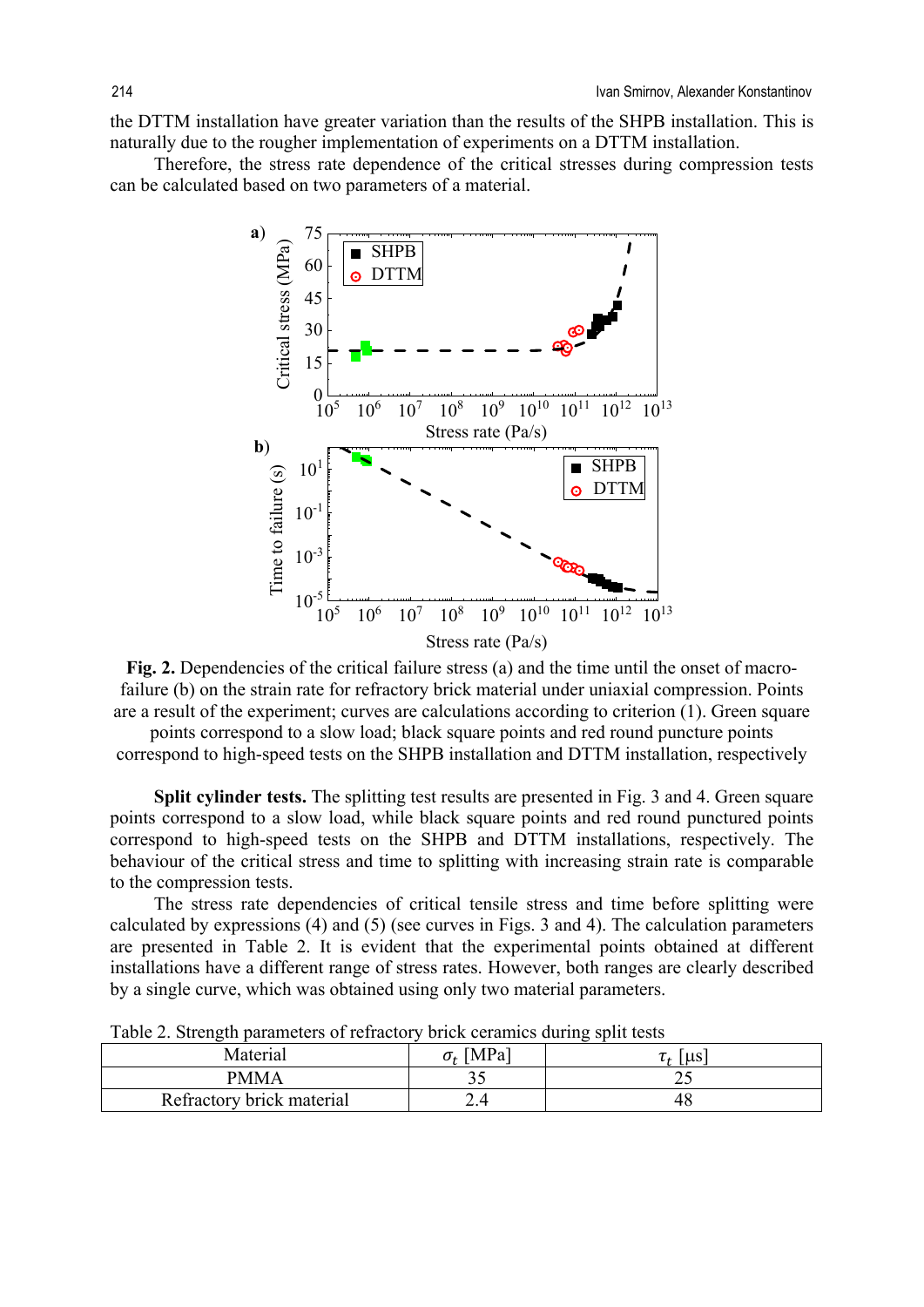

**Fig. 3.** Dependencies of the critical failure stress (a) and the time until the onset of fracture (b) on the strain rate for refractory brick material under splitting of cylindrical specimens



Fig. 4. Dependencies of the critical failure stress (a) and the time until the onset of macrofailure (b) on the strain rate for PMMA under splitting of cylindrical specimens

**Fracture toughness tests.** The dependence of fracture toughness and the time before fracture on loading rate are presented in Fig. 5 and 6. Green (square or triangular) points correspond to a slow load, while black (square or triangular) points and red round puncture points correspond to high-speed tests on the SHPB and DTTM installations, respectively.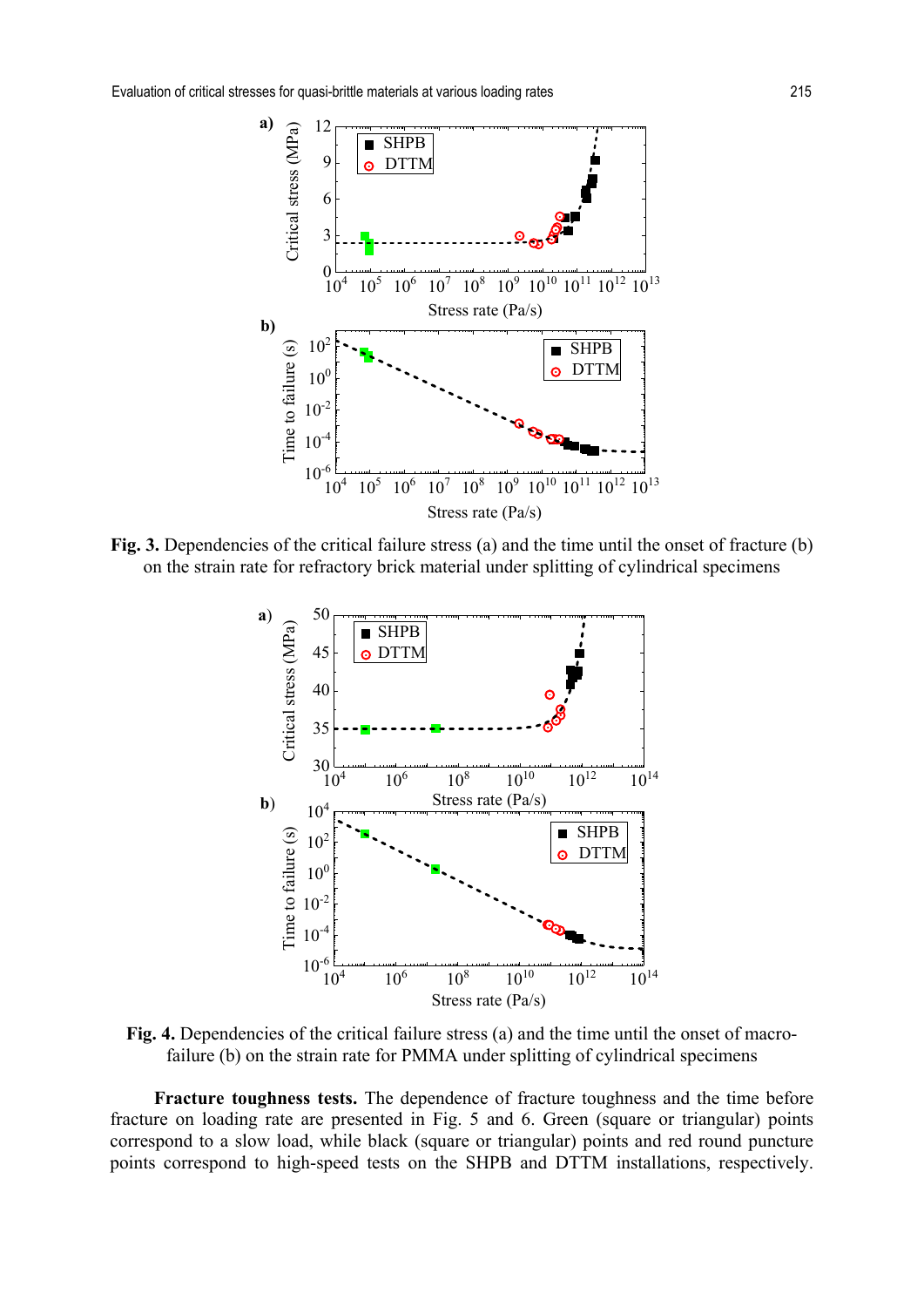Both experimental techniques provided a clear pattern of growth in the critical stress intensity factor with increasing loading rate.



**Fig. 5.** Results for the refractory brick ceramic material subjected to bending tests. Curves correspond to calculations by criterion (2). a) Dependence of fracture toughness on loading rate; b) Dependence of time until the onset of crack propagation on loading rate; c) Time dependence of the critical stress intensity factor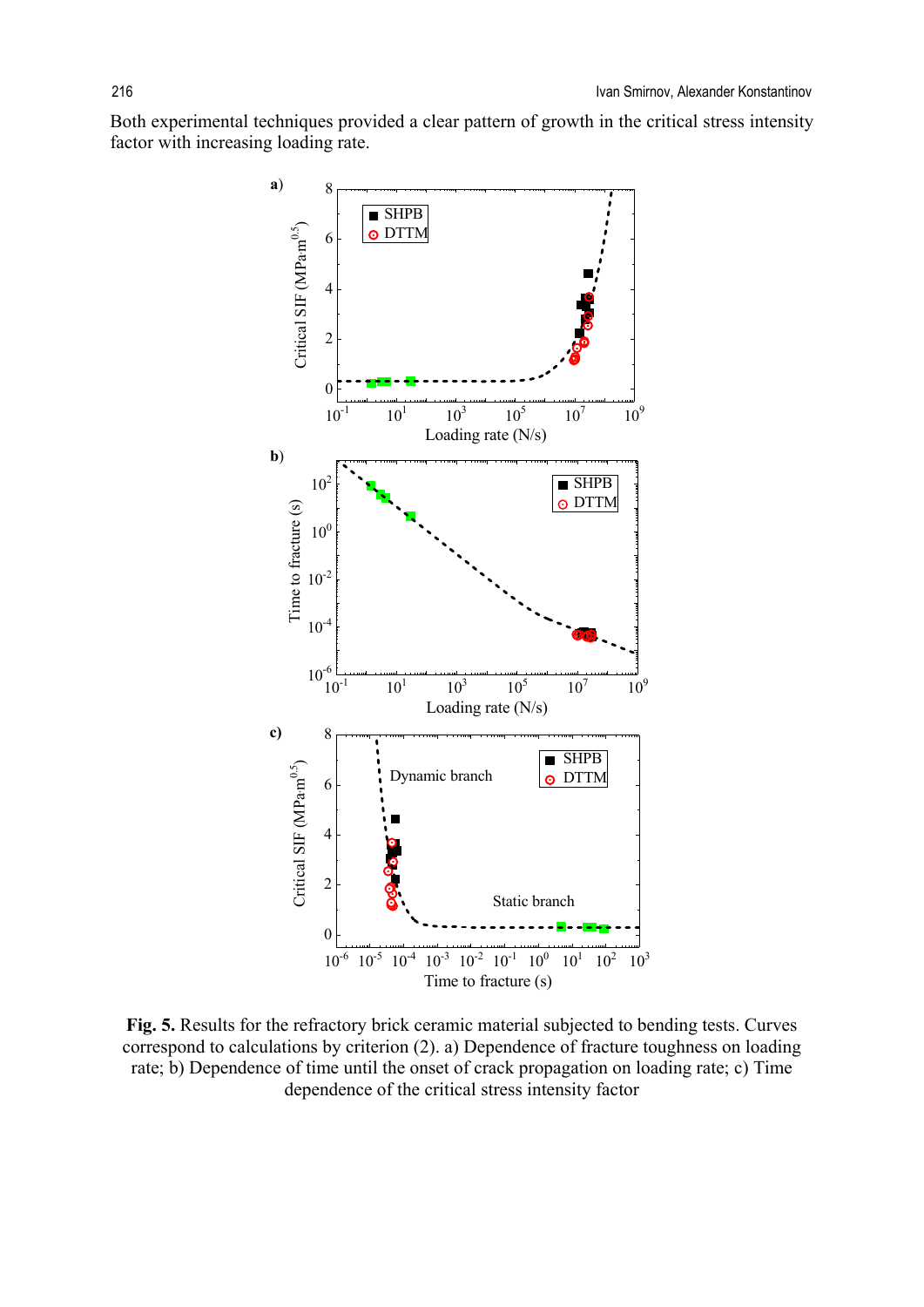

**Fig. 6.** Results for PMMA during bending tests. Curves correspond to calculations by criterion (2). a) Dependence of fracture toughness on loading rate; b) Dependence of time until the onset of crack propagation on loading rate; c) Time dependence of the critical stress intensity factor

At high loading rates, the critical SIF exceeds the values of the quasi-static critical SIF *K*IC many times over. Therefore, based on a quasi-static approach, the procedure for estimating the crack resistance of materials under dynamic tests will provide correct data only for greater times before crack propagation.

The observed dependencies were calculated by criterion (2) by analogy with the case of compression or splitting. The corresponding parameters are presented in Table 3. The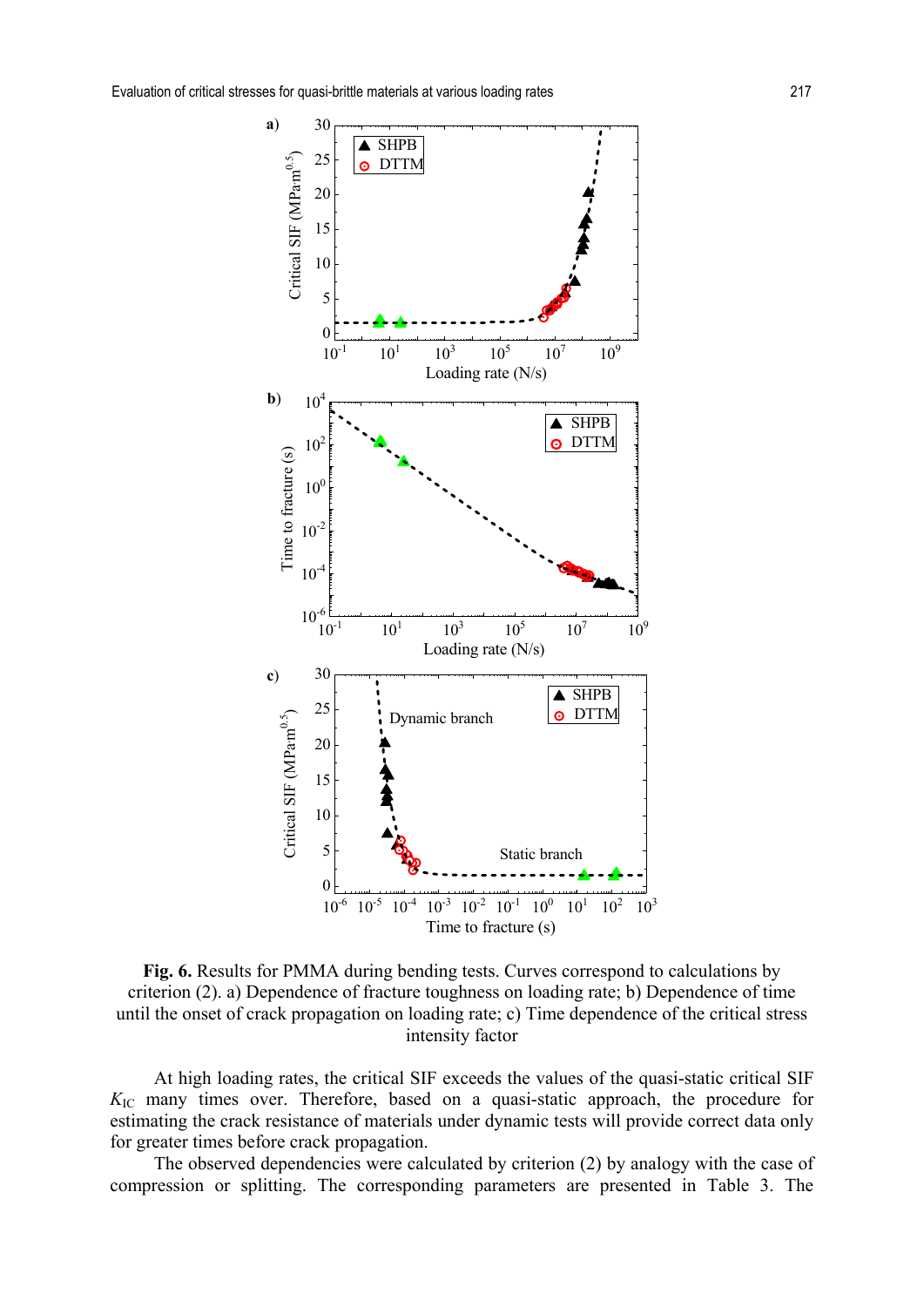calculated curves are in positive agreement with the experimental points. Thus, only two parameters are needed to predict fracture initiation for brittle and quasi-brittle materials under high-speed loading.

Note that the dependence of the critical stress intensity factor on the time to fracture manifests in two branches. One branch corresponds to the time to fracture  $t \geq \tau$ , when the influence of loading rate is negligibly small. This branch can be attributed to slow quasi-static loads. The second branch corresponds to the time to fracture  $t \leq \tau$ , when the critical SIF varies significantly. This branch responds to high-speed loads.

| TAMOTA DI DATATTANI DAN ANITARATU OT ITIANATIANID ANIMAT ATTAA DATIANITIN OT ITOIATIA OTANITIO |                            |                                                                |
|------------------------------------------------------------------------------------------------|----------------------------|----------------------------------------------------------------|
| Material                                                                                       | $K_{IC}$ [MPa $\sqrt{m}$ ] | $ $ $\mu$ s<br>$\tau_{\scriptscriptstyle\mathsf{f}\mathsf{r}}$ |
| PMMA                                                                                           |                            | ے ر                                                            |
| Refractory brick material                                                                      |                            | 220                                                            |

Table 3. Strength parameters of materials under three-point bending of notched beams

#### **5. Conclusions**

The work aimed to study the possibility of evaluating critical stresses for quasi-brittle materials under slow and high-speed loads in various loading schemes and installations using the unified concept of incubation time criterion. Refractory brick ceramic material and organic glass were tested by the compression and splitting of cylindrical specimens, as well as three-point bending of notched beams. The studies were planned to first obtain experimental data on the stress rate dependence of critical stresses for one installation. This data was then used for analytical modelling based on the incubation time approach. The last stage included confirmation of the obtained calculation curves using a fundamentally different test method.

According to the obtained results, dependencies of critical compression or splitting stresses and critical stress intensity factors can be predicted based solely on the concept of incubation time criterion. In addition, this criterion makes it possible to predict the start time of macro-failure and crack propagation for a given loading rate.

The use of data with different ranges of loading rates obtained from different equipment and its positive agreement with the calculations suggests that the stress rate dependencies of critical stresses can be determined only by two material parameters. The first is a well-known quasi-static strength characteristic. The second is the incubation time, which is considered as dynamic strength in units of time.

Therefore, this approach can be used in the development of dynamic testing standards for brittle and quasi-brittle materials.

*Acknowledgements. The work was funded by the Russian Science Foundation (Grant № 18- 79-00193).*

## **References**

[1] Meyers MA. *Dynamic Behavior of Materials.* USA: John Wiley & Sons, Inc.; 1994.

[2] Ravi-Chandar K. *Dynamic fracture.* Elsevier; 2004.

[3] Cadoni E, Forni D, Bonnet E, Dobrusky S. Experimental study on direct tensile behaviour of UHPFRC under high strain-rates. *Construction and Building Materials*. 2019;218: 667- 680.

[4] Pająk M, Janiszewski J, Kruszka L. Laboratory investigation on the influence of high compressive strain rates on the hybrid fibre reinforced self-compacting concrete. *Construction and Building Materials*. 2019;227: 116687.

[5] Prakash G, Singh NK, Sharma P, Gupta NK. Tensile, compressive, and flexural behaviors of Al5052-H32 in a wide range of strain rates and temperatures. *Journal of Materials in Civil Engineering*. 2020;32(5): 04020090.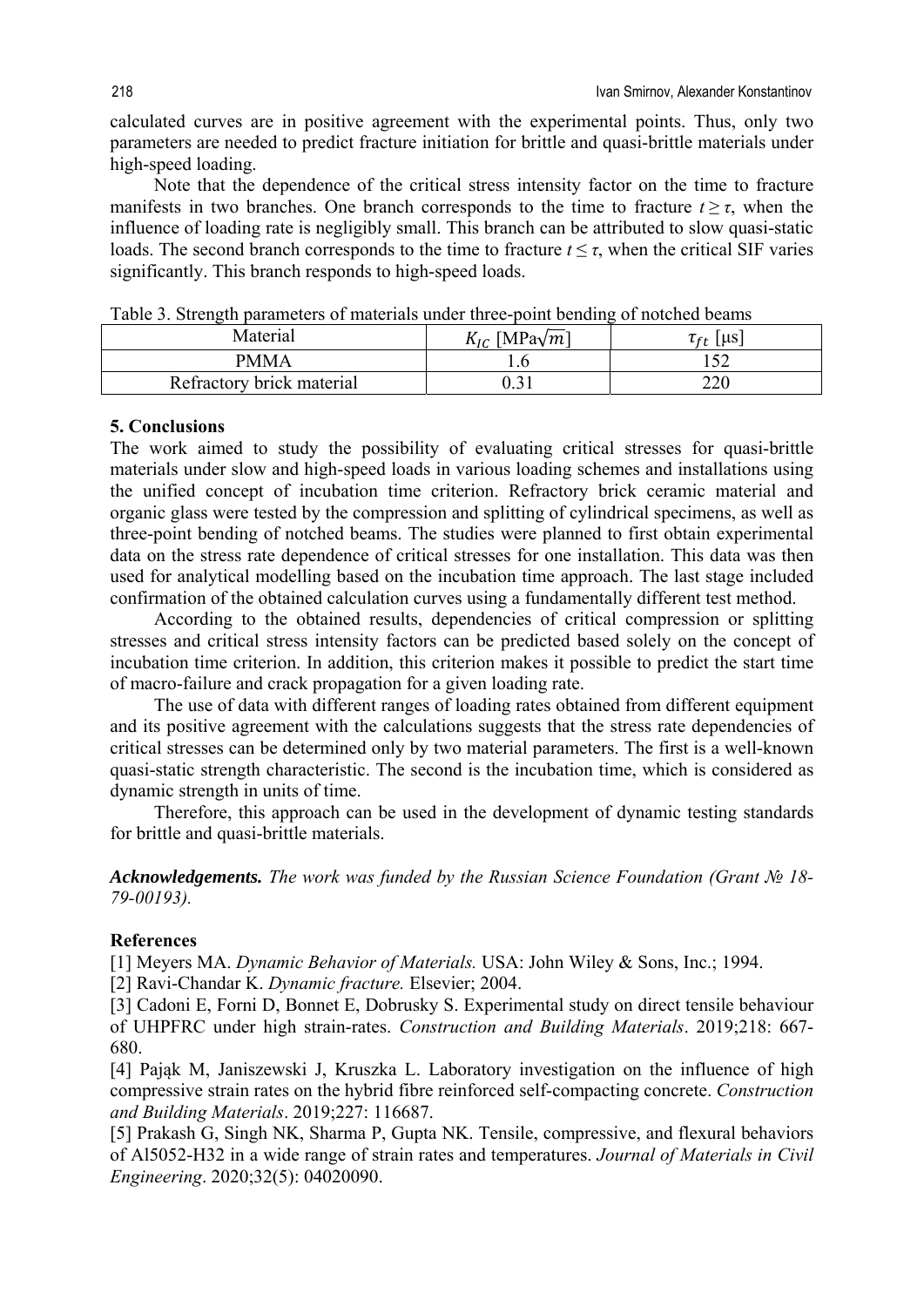[6] Madivala M, Bleck W. Strain rate dependent mechanical properties of TWIP steel. *JOM*. 2019;71: 1291-1302.

[7] Yang L, Lin X, Gravina RJ. Evaluation of dynamic increase factor models for steel fibre reinforced concrete. *Construction and Building Materials*. 2018;190: 632-644.

[8] Chen X, Wu S, Zhou J. Experimental study on dynamic tensile strength of cement mortar using split Hopkinson pressure bar technique*. Journal of Materials in Civil Engineering*. 2014;26(6): 04014005.

[9] Antoun T, Seaman L, Curran DR, Kanel GI, Razorenov SV, Utkin AV. *Spall Fracture*. New York: Springer; 2003.

[10] Hao Y, Hao H. Numerical investigation of the dynamic compressive behaviour of rock materials at high strain rate. *Rock Mechanics and Rock Engineering*. 2013;46: 373-388.

[11] Lin X. Numerical simulation of blast responses of ultra-high performance fibre reinforced concrete panels with strain-rate effect. *Construction and Building Materials*. 2018;176: 371-382.

[12] Al-Salloum Y, Almusallam T, Ibrahim SM, Abbas H, Alsayed S. Rate dependent behavior and modeling of concrete based on SHPB experiments. *Cement and Concrete Composites*. 2015;55: 34-44.

[13] Banerjee A, Dhar S, Acharyya S, Datta D, Nayak N. Determination of Johnson cook material and failure model constants and numerical modelling of Charpy impact test of armour steel. *Materials Science and Engineering: A.* 2015;640: 200-209.

[14] Yang H, Yang X, Varma AH, Zhu Y. Strain-rate effect and constitutive models for Q550 high-strength structural steel. *Journal of Materials Engineering and Performance*. 2019;28: 6626-6637.

[15] Mishra S, Meena H, Parashar V, Khetwal A, Chakraborty T, Matsagar V, Chandel P, Singh M. High strain rate response of rocks under dynamic loading using split Hopkinson pressure bar. *Geotechnical and Geological Engineering*. 2018;36: 531-549.

[16] Malik A, Chakraborty T, Rao KS. Strain rate effect on the mechanical behavior of basalt: Observations from static and dynamic tests. *Thin-Walled Structures*. 2018;126: 127-137.

[17] Zwiessler R, Kenkmann T, Poelchau MH, Nau S, Hess S. On the use of a split Hopkinson pressure bar in structural geology: High strain rate deformation of Seeberger sandstone and Carrara marble under uniaxial compression. *Journal of Structural Geology*. 2017;97: 225-236.

[18] Thomas RJ, Sorensen AD. Review of strain rate effects for UHPC in tension. *Construction and Building Materials*. 2017;153: 846-856.

[19] Yoo DY, Banthia N. Mechanical and structural behaviors of ultra-high-performance fiber-reinforced concrete subjected to impact and blast. *Construction and Building Materials*. 2017;149: 416-431.

[20] Fakhimi A, Azhdari P, Kimberley J. Physical and numerical evaluation of rock strength in split Hopkinson pressure bar testing. *Computers and Geotechnics*. 2018;102: 1-11.

[21] Abdelkarim OI, ElGawady MA. Performance of bridge piers under vehicle collision. *Engineering Structures*. 2017;140: 337-352.

[22] Chen W, Hao H, Chen S. Numerical analysis of prestressed reinforced concrete beam subjected to blast loading. *Materials & Design*. 2015;65: 662-674.

[23] Petrov YV, Morozov NF. On the modeling of fracture of brittle solids. *Journal of Applied Mechanics*. 1994;61(3): 710-712.

[24] Petrov YV. Incubation time criterion and the pulsed strength of continua: Fracture, cavitation, and electrical breakdown. *Doklady Physics*. 2004;49(4): 246-249.

[25] Petrov YV, Utkin AA. Dependence of the dynamic strength on loading rate. *Soviet Materials Science*. 1989;25: 153-156.